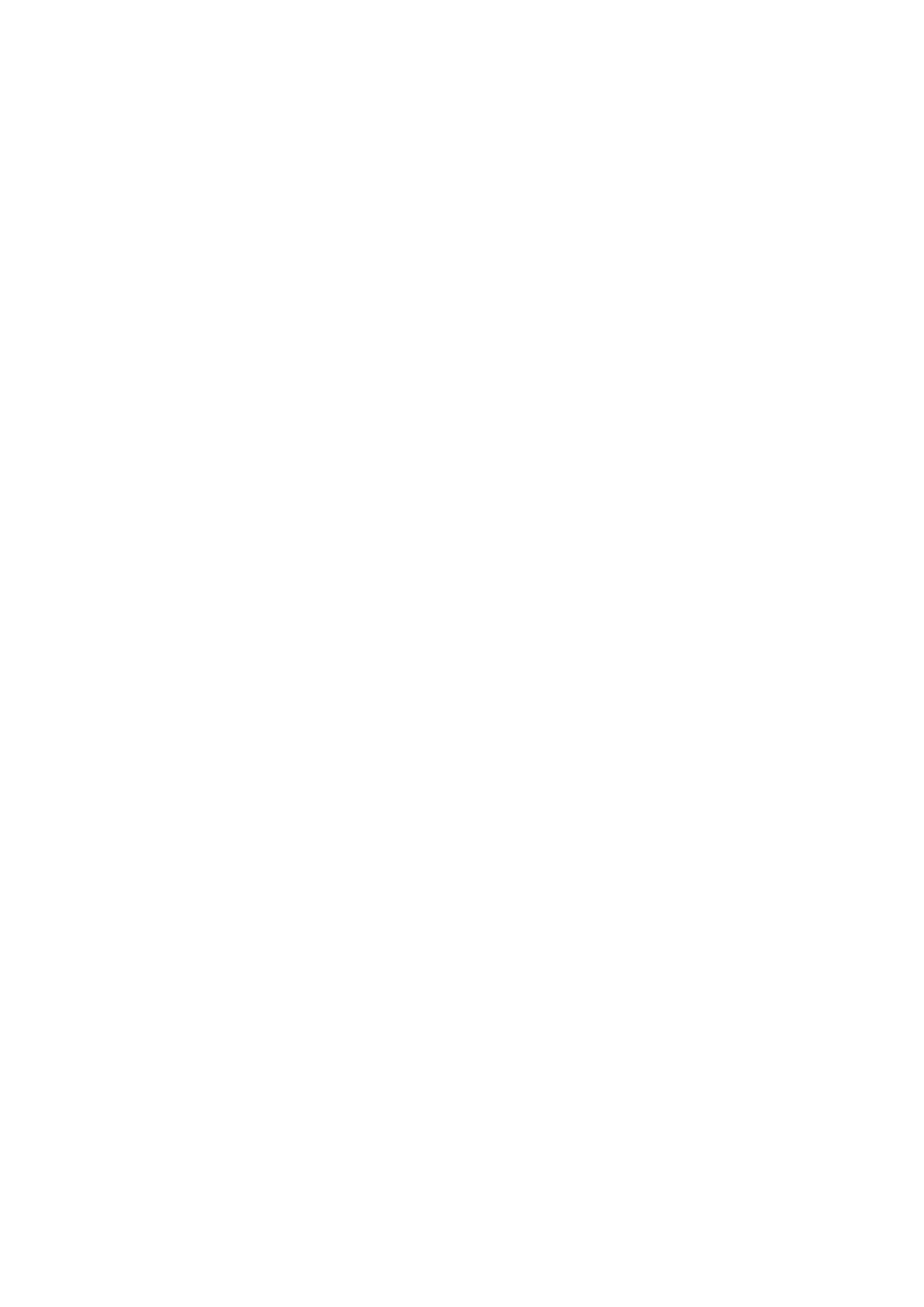INDEPENDENT STATE OF PAPUA NEW GUINEA.



Chapter 362.

#### *Conservation Areas Act* **1978***.*

**ARRANGEMENT OF SECTIONS.** 

#### **PART I – PRELIMINARY.**

- 1. Compliance with Constitutional requirements.
- 2. Interpretation.

"area"

"authority"

"the Chairman"

"conservation area"

"Council"

"the Deputy Chairman"

"environment"

"Local-level Government"

"management committee"

"management plan"

"member"

"public purposes"

"ranger"

"the Register"

"this Act"

3. Application to the State.

## **PART II – NATIONAL CONSERVATION COUNCIL.**

4. Constitution of National Conservation Council.

- 5. Chairman and Deputy Chairman.
- 6. Meetings of the Council.
- 7. Validity of proceedings.
- 8. Disclosure of interest.
- 9. Functions of the Council.
- 10. Powers of the Council.
- 11. Annual reports of the Council.

#### **PART III – CONSERVATION AREAS.**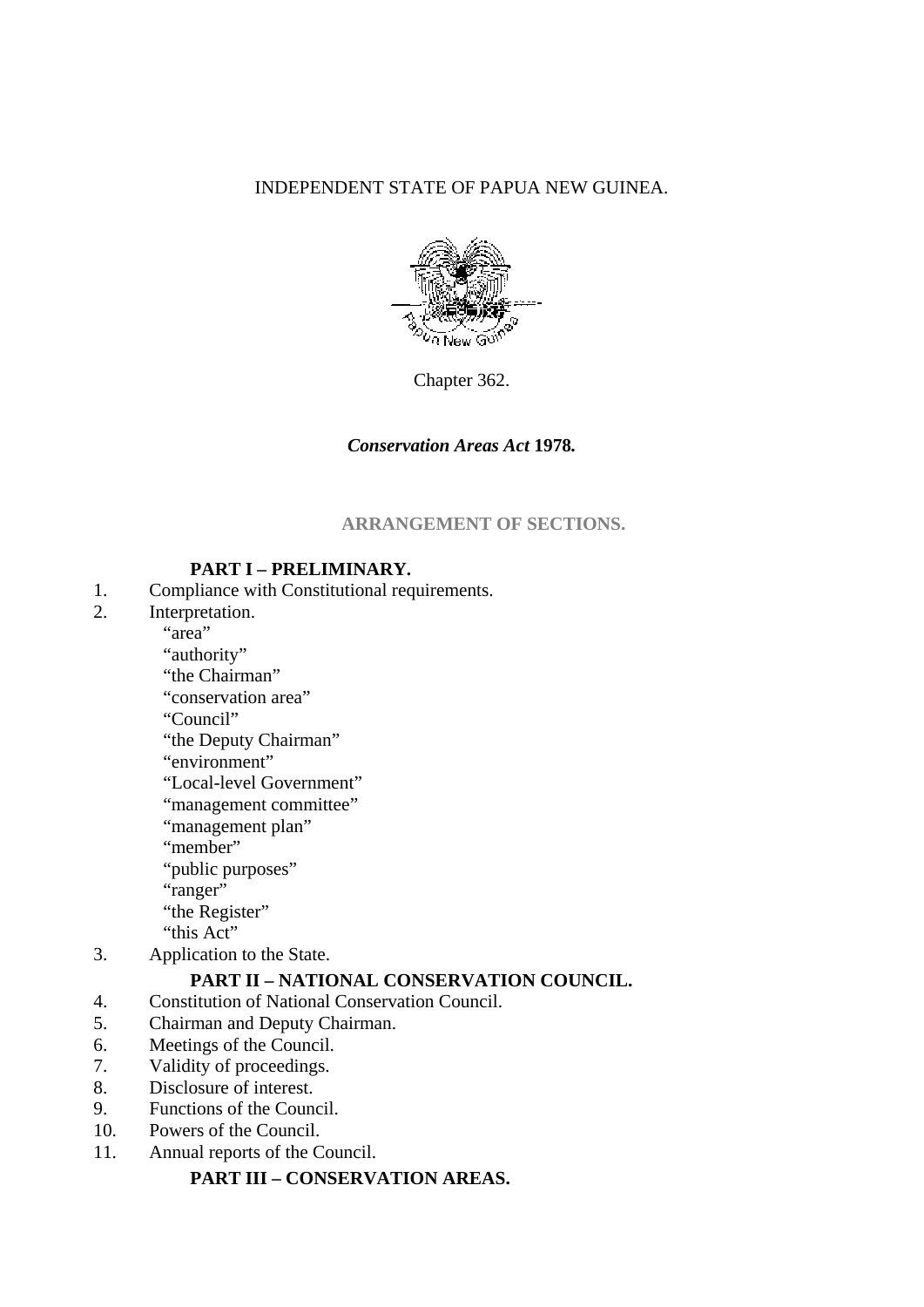- 12. Recommendation to declare conservation area.
- 13. Duties of Minister concerning recommendation.
- 14. Person may make representation to the Minister.
- 15. Submission to National Executive Council.
- 16. Decision.
- 17. Declaration of conservation area.

## **PART IV – REGISTER OF CONSERVATION AREAS.**

- 18. Establishment of Register of conservation areas.
- 19. Entry in register on declaration.
- 20. Effect of registration.
- 21. Search.
- 22. Minister may issue certificate.
- 23. Certificate evidence of registration.
- 24. Rectification of Register.

## **PART V – CONSERVATION AREA MANAGEMENT COMMITTEES.**

- 25. Conservation Area Management Committees.
- 26. Procedures of a management committee.
- 27. Functions of a management committee.
- 28. Rules for conservation areas.
- 29. Powers of a management committee.
- 30. Annual reports of a management committee.

## **PART VI – DEVELOPMENT IN CONSERVATION AREAS.**

- 31. Restriction on development or alteration of existing use of land.
- 32. Application for development approval.
- 33. Duties of Minister on receipt of application for development approval.
- 34. Approval may be granted.
- 35. Offences.
- 36. Minister may order restoration.

## **PART VII – MISCELLANEOUS.**

- 37. Notice.
- 38. Appointment of rangers.
- 39. Powers of ranger.
- 40. Obstruction of ranger.
- 41. General penalty.
- 42. Person obtaining development approval must comply with other laws.
- 43. Regulations.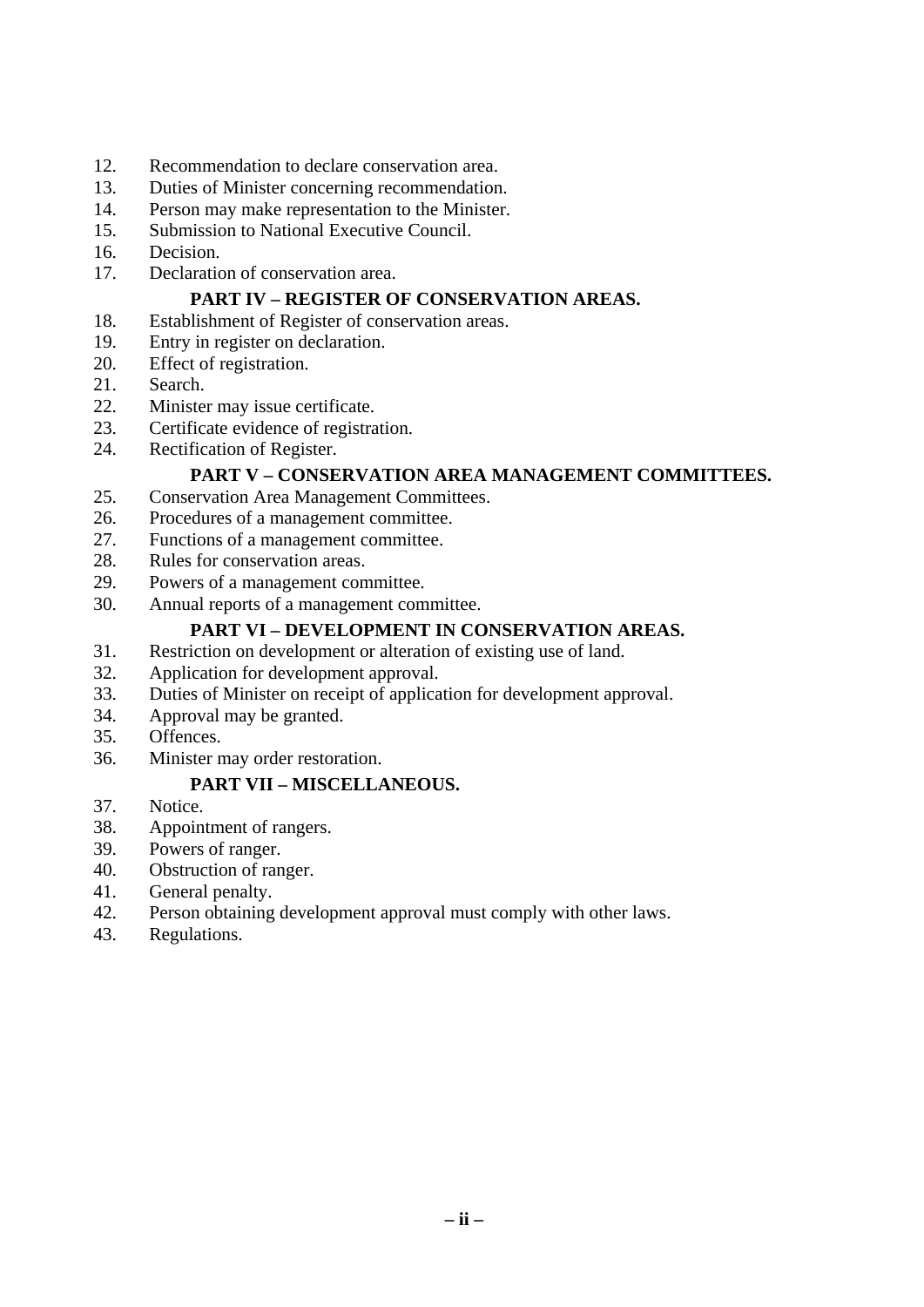#### **INDEPENDENT STATE OF PAPUA NEW GUINEA.**



#### AN ACT

#### entitled

#### *Conservation Areas Act* **1978***,*

Being an Act–

- (*a*) to provide for the preservation of the environment and of the national cultural inheritance by–
	- (i) the conservation of sites and areas having particular biological, topographical, geological, historic, scientific or social importance; and
	- (ii) the management of those sites and areas,

in accordance with the fourth goals of the National Goals and Directive Principles; and

- (*b*) to give effect to those Goals and Principles under Section 25 of the *Constitution*; and
- (*c*) to establish a National Conservation Council;

and for related purposes.

## **PART I. – PRELIMINARY.**

## **1. COMPLIANCE WITH CONSTITUTIONAL REQUIREMENTS.**

(1) This Act, to the extent that it regulates or restricts a right or freedom referred to in Subdivision III.3.C (*qualified rights*) of the *Constitution*, namely–

- (*a*) the freedom from arbitrary search and entry conferred by Section 44 of the *Constitution*; and
- (*b*) the right to privacy conferred by Section 49 of the *Constitution*,

is a law made for that purpose, taking into account the National Goals and the Basic Social Obligations, particularly the fourth goal of the National Goals and Directive Principles entitled "natural resources and environment".

(2) For the purposes of Section 41 of the *Organic Law on Provincial Governments and Local-level Governments*, it is declared that this law relates to a matter of national interest.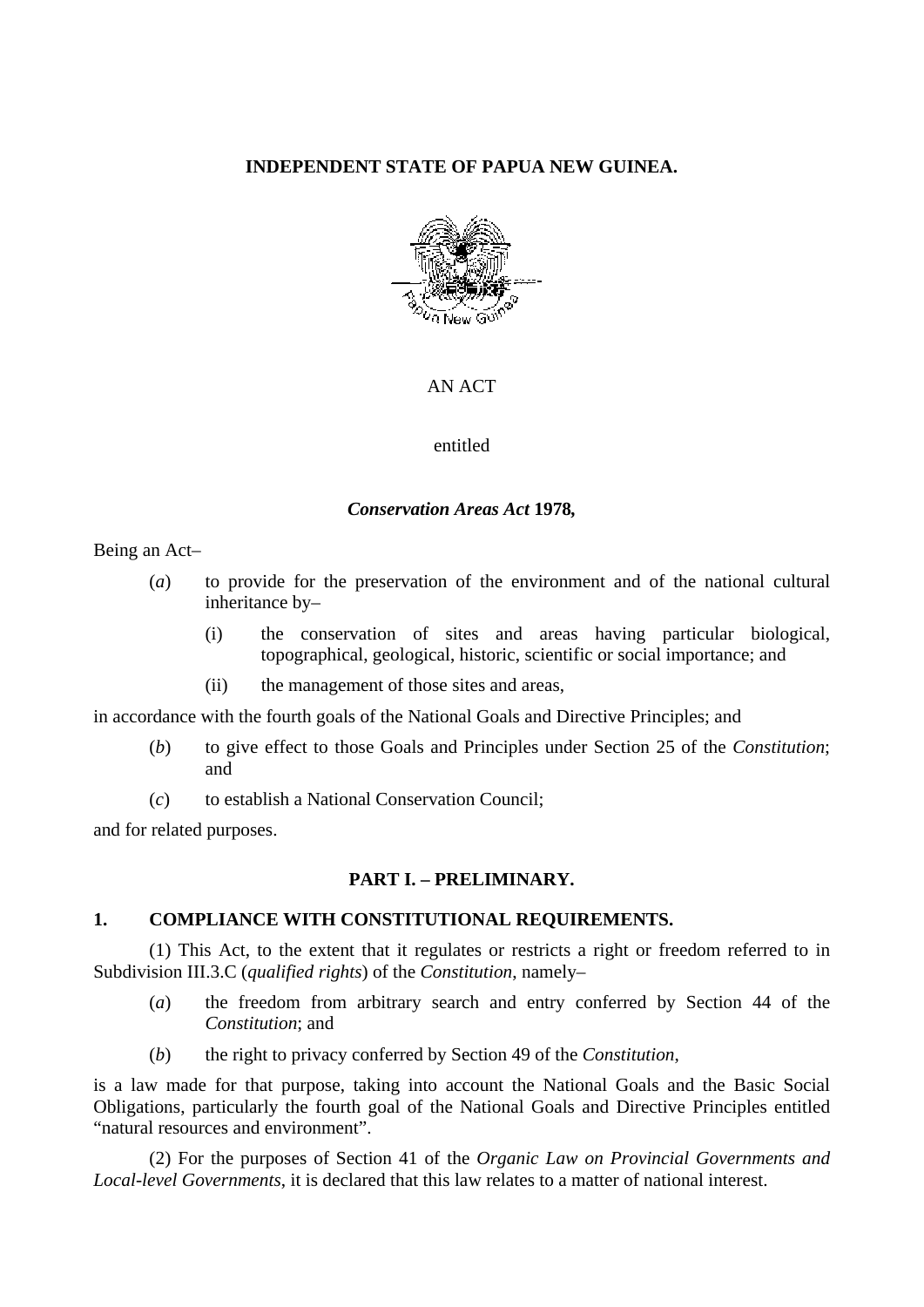(3) For the purposes of Section 53 (*protection from unjust deprivation of property*) of the *Constitution*, the purpose of the preservation of the environment is a public purpose.

#### **2. INTERPRETATION.**

In this Act, unless the contrary intention appears–

**"area"** includes–

- (*a*) a site, place or region; and
- (*b*) a building or other structure including equipment, furniture, fittings and articles associated with or connected with the building or other structure; and
- (*c*) in relation to the conservation of an area–the immediate surroundings of the area;
- **"authority"** includes any Minister, Departmental Head, head of a statutory authority or body, member of a Provincial Government, Local-level Government or Local-level Government Authority;
- **"the Chairman"** means the Chairman of the Council;
- **"conservation area"** means an area declared to be a conservation area under Section  $17(1)$ :
- **"Council"** means the National Conservation Council established under Section 4;
- **"the Deputy Chairman"** means the Deputy Chairman of the Council;
- **"environment"** means the total stock of physical, biological and social resources available to man and other species and the ecosystems of which they are a part;
- **"Local-level Government"** means any Local-level Government established under the Organic Law on Provincial Governments and Local-level Governments;
- **"management committee"** means a Conservation Area Management Committee established under Section 25(1);
- **"management plan"** means a plan prepared under Section 27(1)(d);

**"member"** means a member of the Council;

- **"public purposes"** means–
	- (*a*) the purposes defined as public purposes in Section 2 of the *Land Act 1996*; and
	- (*c*) the purposes expressed in Section 3(a)(iii) of the *National Land Registration Act 1977*; and
	- (*d*) the purpose of the preservation of the environment;

**"ranger"** means a person appointed as a ranger under Section 38;

**"the Register"** means the Register of of conservation areas kept under Section 18;

**"this Act"** includes the regulations.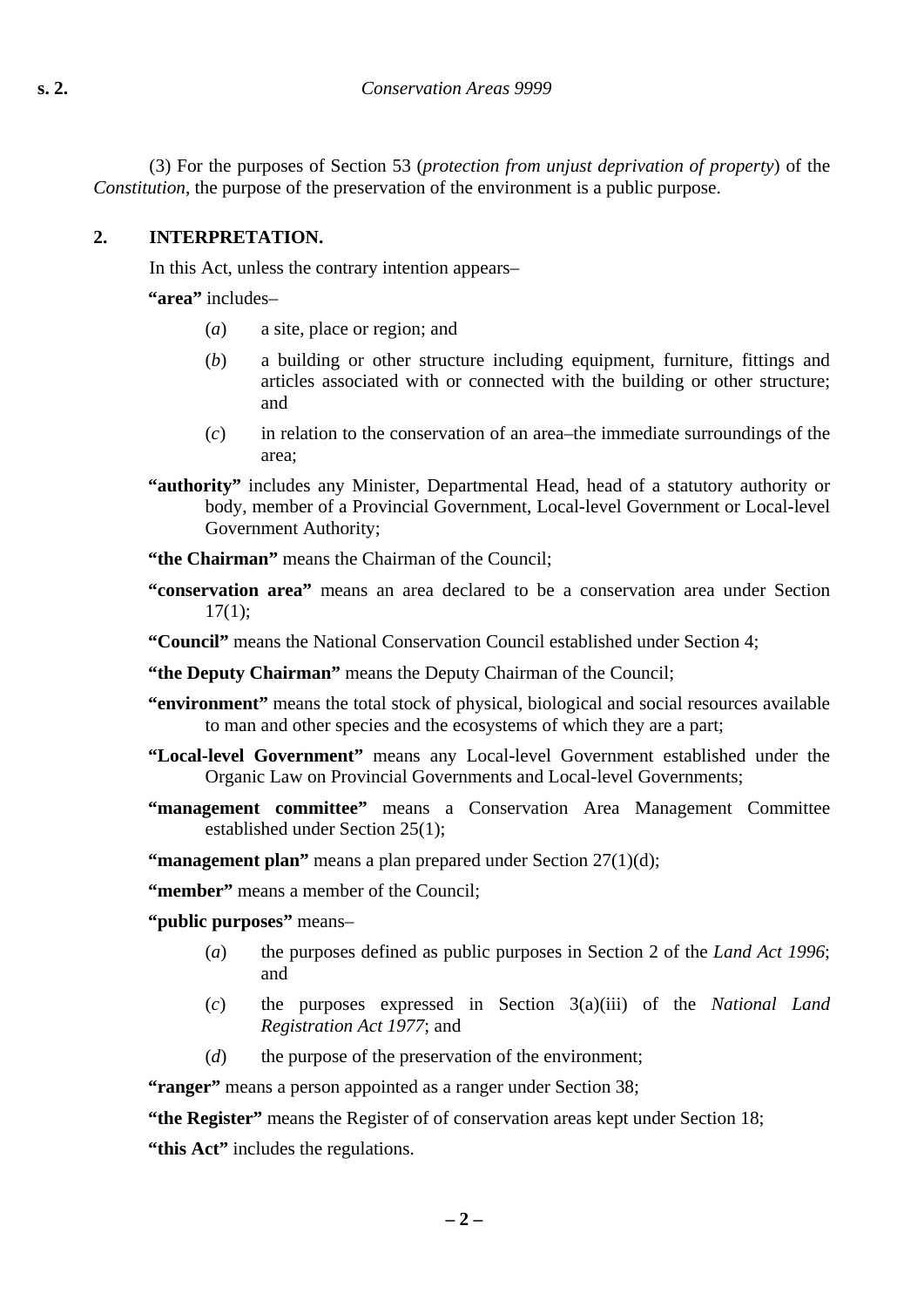# **3. APPLICATION TO THE STATE.**

This Act binds the State.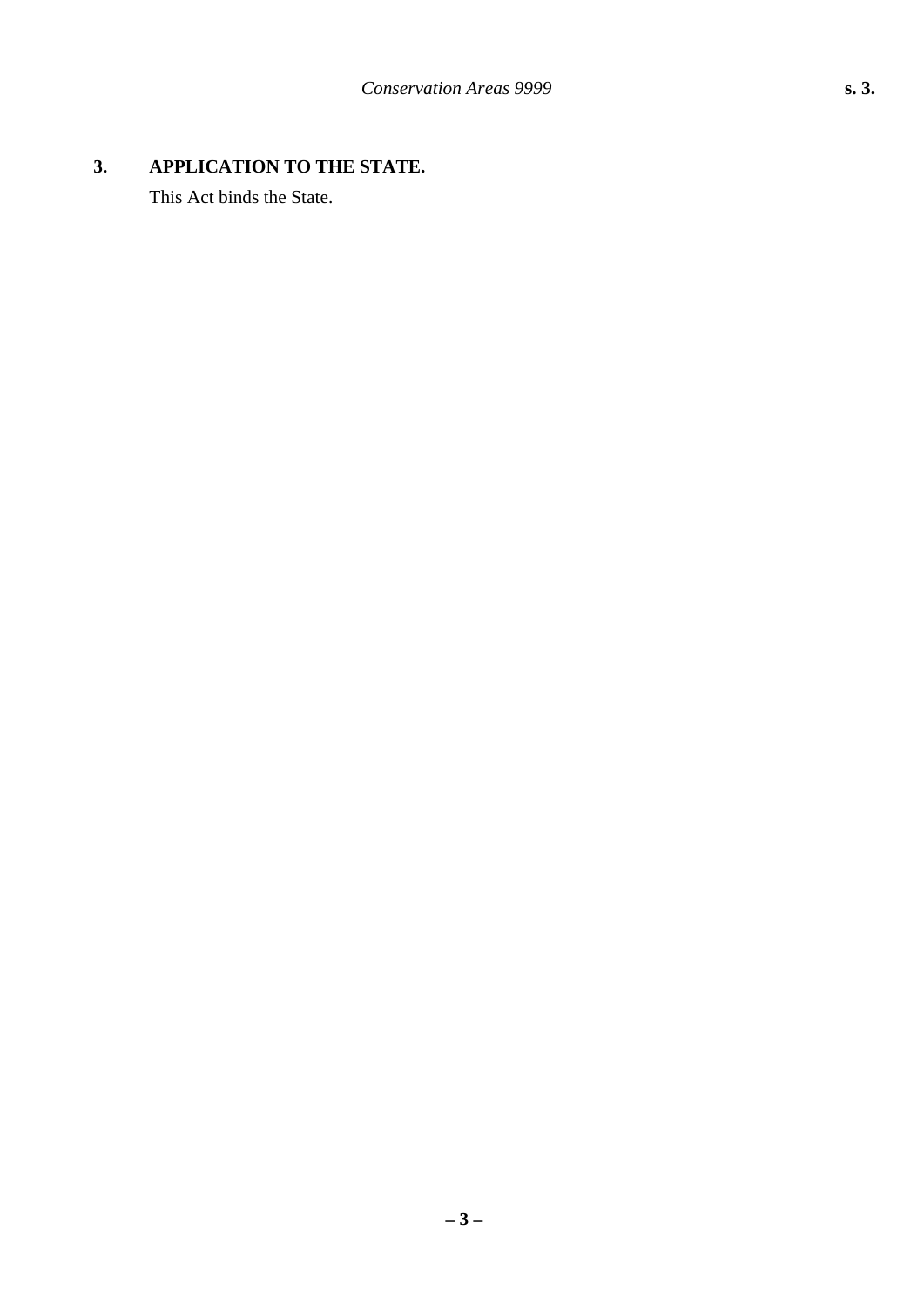# **PART II. – NATIONAL CONSERVATION COUNCIL.**

# **4. CONSTITUTION OF NATIONAL CONSERVATION COUNCIL.**

(1) A National Conservation Council is hereby established.

(2) The Council shall consist of not less than five members, who shall–

- (*a*) have technical or special knowledge in relation to matters likely to be before the Council; and
- $(b)^1$ [*Repealed*.]
- (*c*) be appointed at the pleasure of the Minister.

# **5. CHAIRMAN AND DEPUTY CHAIRMAN.**

(1) The Minister shall appoint one member to be the Chairman and another member to be the Deputy Chairman.

(2) In the event of the absence of the Chairman, or his inability or unavailability to act, the Deputy Chairman has all the powers and functions of the Chairman.

# **6. MEETINGS OF THE COUNCIL.**

(1) Meetings of the Council shall be held at such times and places as the Chairman determines.

(2) At a meeting of the Council–

- (*a*) half of the number of members of the Council is a quorum; and
- (*b*) the Chairman, or in his absence the Deputy Chairman, shall preside; and
- (*c*) all questions shall be decided by the majority of votes of the members present and voting; and
- (*d*) the member presiding has a deliberative and, in the event of an equality of votes on a matter, also a casting vote.
- (3) The Council shall cause minutes of its meetings to be recorded and kept.
- (4) Subject to this Act, the procedures of the Council are as determined by the Council.
- (5) The Office of Environment and Conservation shall act as secretariat to the Council.

# **7. VALIDITY OF PROCEEDINGS.**

No act or proceeding of the Council, and no act done by any person acting as Chairman or Deputy Chairman shall be invalidated by reason of a vacancy or vacancies in the number of members of the Council.

 <sup>1</sup> Section 4(2)(b) repealed and replaced by the *Conservation Areas (Amendment) Act* 1992 (No. 3 of 1992).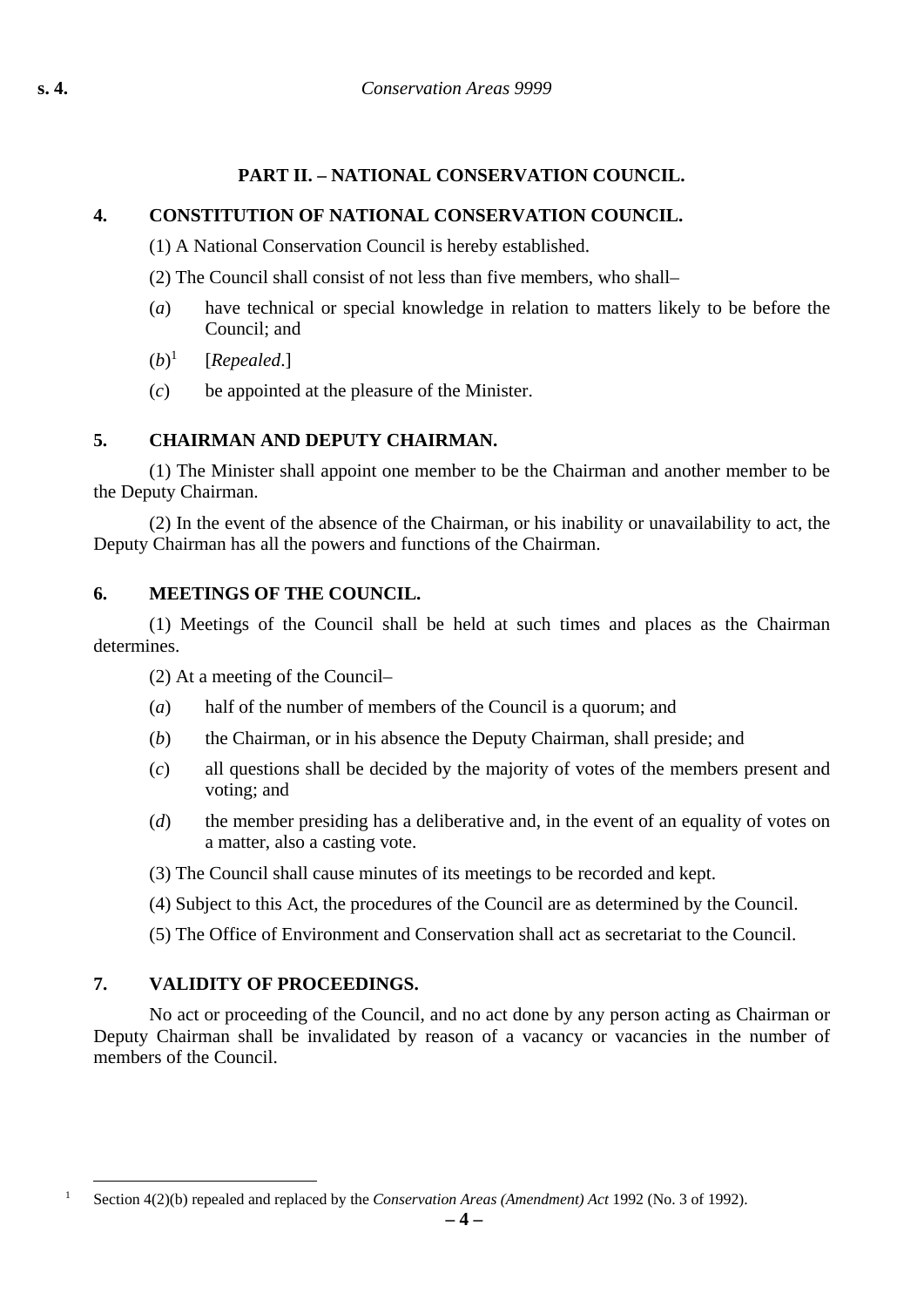#### **8. DISCLOSURE OF INTEREST.**

(1) Where a member has a direct or indirect financial interest otherwise than as a member of and in common with the other members of an incorporated company consisting of more than 25 persons and of which he is not a director, in a matter being considered or about to be considered by the Council he shall, as soon as possible after the relevant facts have come to his knowledge, disclose the nature of his interest at a meeting of the Council.

(2) In Subsection (1), "indirect financial interest" includes an interest of a spouse or child.

(3) Where a member is a member of an organization that has a direct or indirect financial or other special interest in a matter being considered or about to be considered by the Council, he shall, as soon as possible after the relevant facts have come to his knowledge, disclose his membership of that organization and the nature of that interest at a meeting of the Council.

(4) A disclosure under this section shall be recorded in the minutes of the Council.

(5) The Council may, on being informed of the interest of a member in a matter being considered or about to be considered by it, by resolution in which that member shall not vote, resolve that that member take no further part in the proceedings of the Council in respect of that matter.

#### **9. FUNCTIONS OF THE COUNCIL.**

The functions of the Council are–

- (*a*) to furnish advice to the Minister on matters relating to conservation areas, including action to conserve and improve conservation areas; and
- (*b*) to establish the criteria for areas to be recommended as conservation areas; and
- (*c*) to consider any proposals for development affecting, or in the vicinity of, a conservation area or proposed conservation area; and
- (*d*) to advise the Minister on the formulation of rules applicable to conservation areas, and on the administration and control of conservation areas; and
- (*e*) to advise the Minister on the formulation of regulations; and
- (*f*) to encourage public interest in and knowledge of conservation areas and conservation generally; and
- (*g*) to advise the Minister on any matter referred to it by the Minister.

#### **10. POWERS OF THE COUNCIL.**

(1) The Council may do all things that are necessary or convenient to be done for or in connection with the performance of its functions, and, in particular, has the power to require details to be given to it of any development proposals in or in close proximity to a conservation area that, in its opinion, may injure or detrimentally affect a conservation area.

(2) In the exercise of its powers under Subsection (1), the Council may, in respect of a development proposal, obtain a report from the management committee concerned in the area of that proposal.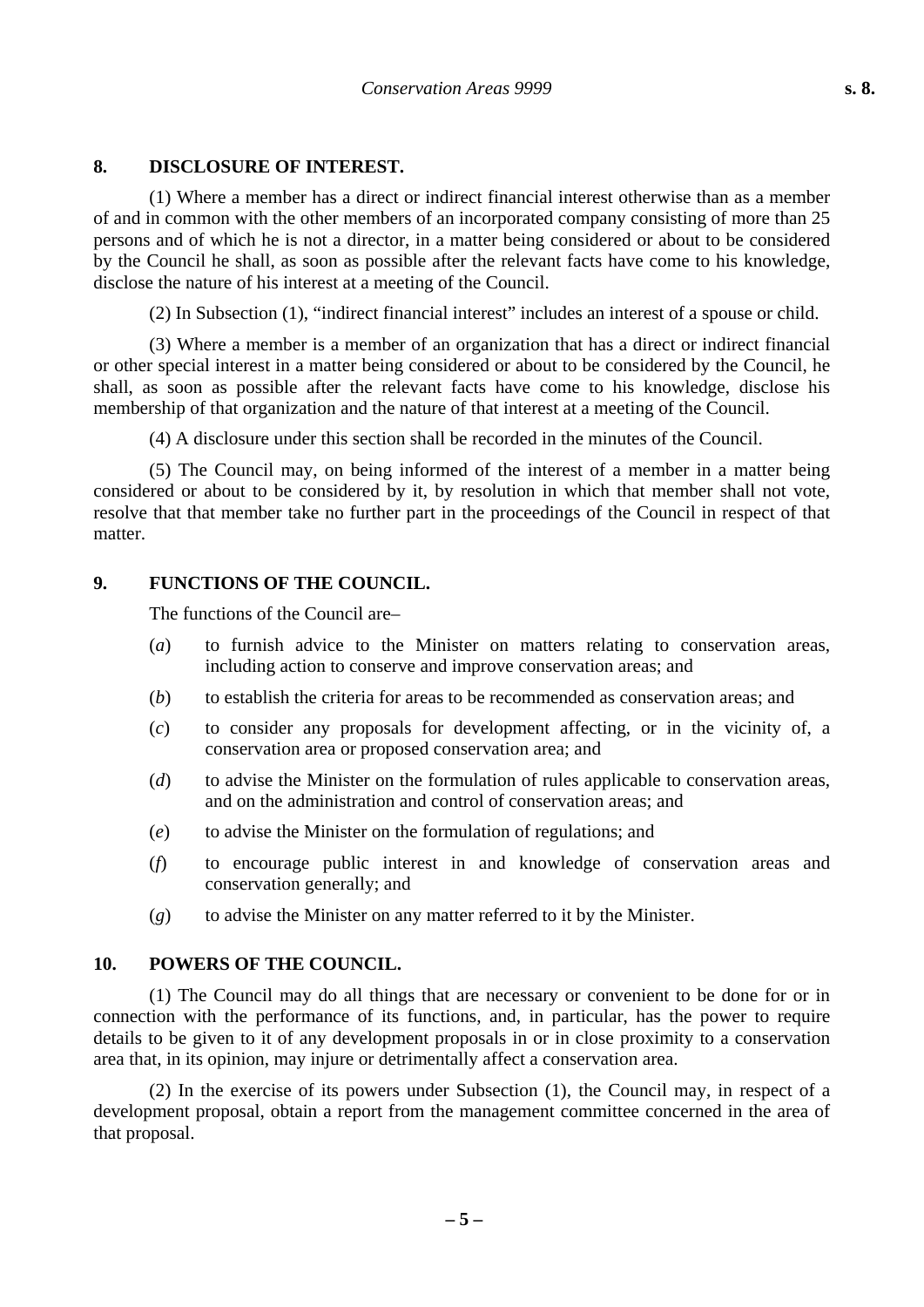# **11. ANNUAL REPORTS OF THE COUNCIL.**

The Council shall as soon as practicable after the end of each year, furnish to the Minister a report on the operations of the Council during that year.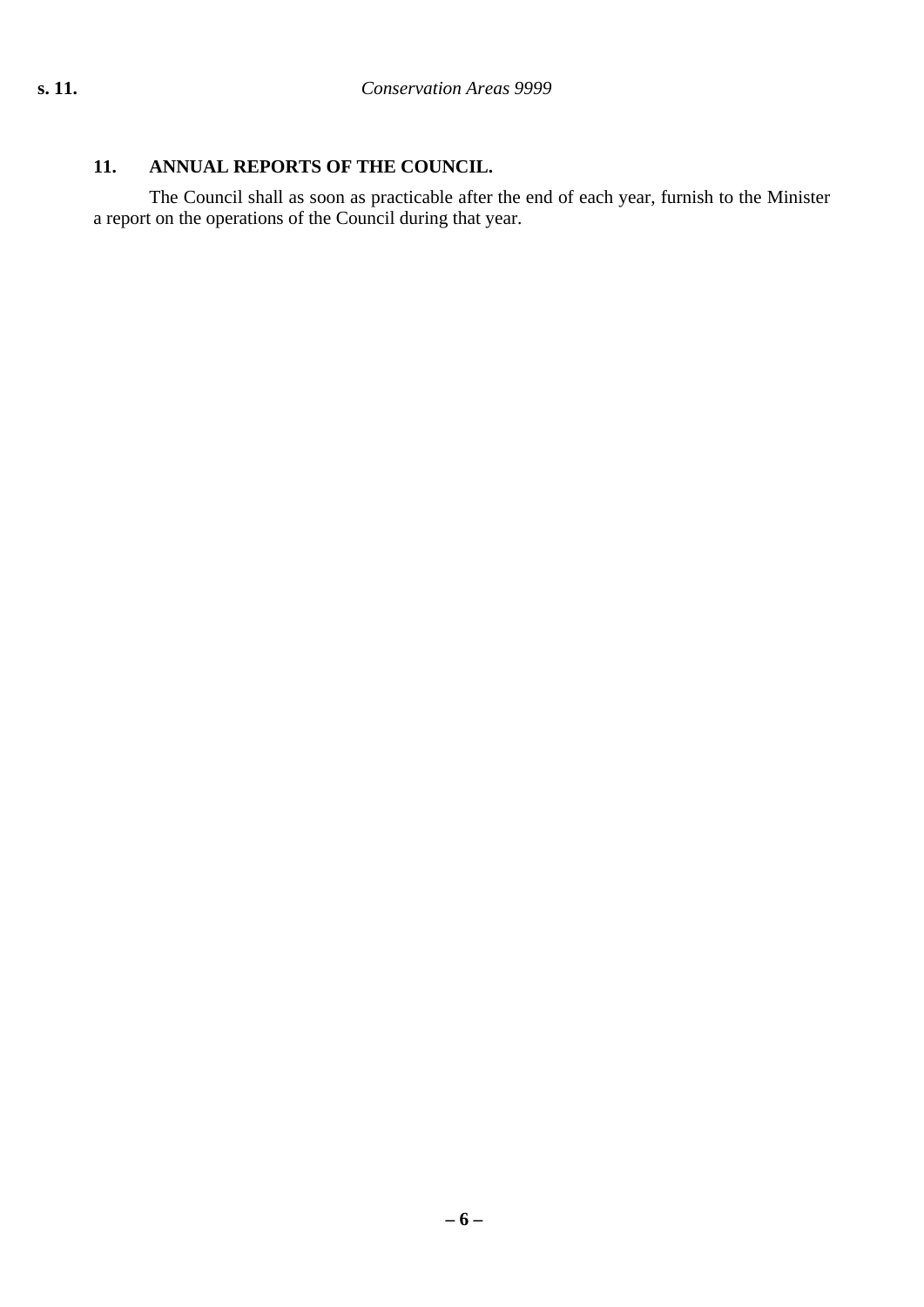#### **PART III. – CONSERVATION AREAS.**

#### **12. RECOMMENDATION TO DECLARE CONSERVATION AREA.**

(1) Where the Minister is of the opinion that an area has particular biological, topographical, geological, historical, scientific or social significance or other special value for the present community or for future generations, he may cause to be prepared a recommendation that the area be declared a conservation area.

(2) A person, group of persons or authority may make a written request to the Minister to give consideration to making a recommendation that an area be declared a conservation area.

(3) A recommendation prepared under Subsection (1) may include–

- (*a*) a description of the area including the boundaries; and
- (*b*) an inventory of–
	- (i) persons living in the area; and
	- (ii) land ownership within the area; and
	- (iii) use to which land is put within the area; and
	- (iv) features of special significance found within the area; and
- (*c*) any other factors contributing to the need for conservation of the area.

(4) A recommendation prepared under Subsection (1) shall be available for inspection at all reasonable times at–

- (*a*) the Office of Environment and Conservation; and
- (*b*) the office of the Provincial Government of the province in which the area the subject of the recommendation is situated; and
- (*c*) the office of the Local-level Government in the area the subject of the recommendation.

#### **13. DUTIES OF MINISTER CONCERNING RECOMMENDATION.**

(1) Where the Minister has caused a recommendation under Section 12(1) to be prepared, he shall give notice of the recommendation in accordance with Section 37.

(2) A notice under Subsection (1) shall state–

- (*a*) a description of the area including the boundaries; and
- (*b*) that there has been prepared a recommendation that the area be declared a conservation area; and
- (*c*) the offices at which the recommendation is available for inspection; and
- (*d*) that any person may make representation to the Minister within 90 days of compliance by the Minister with the provisions of Section 37.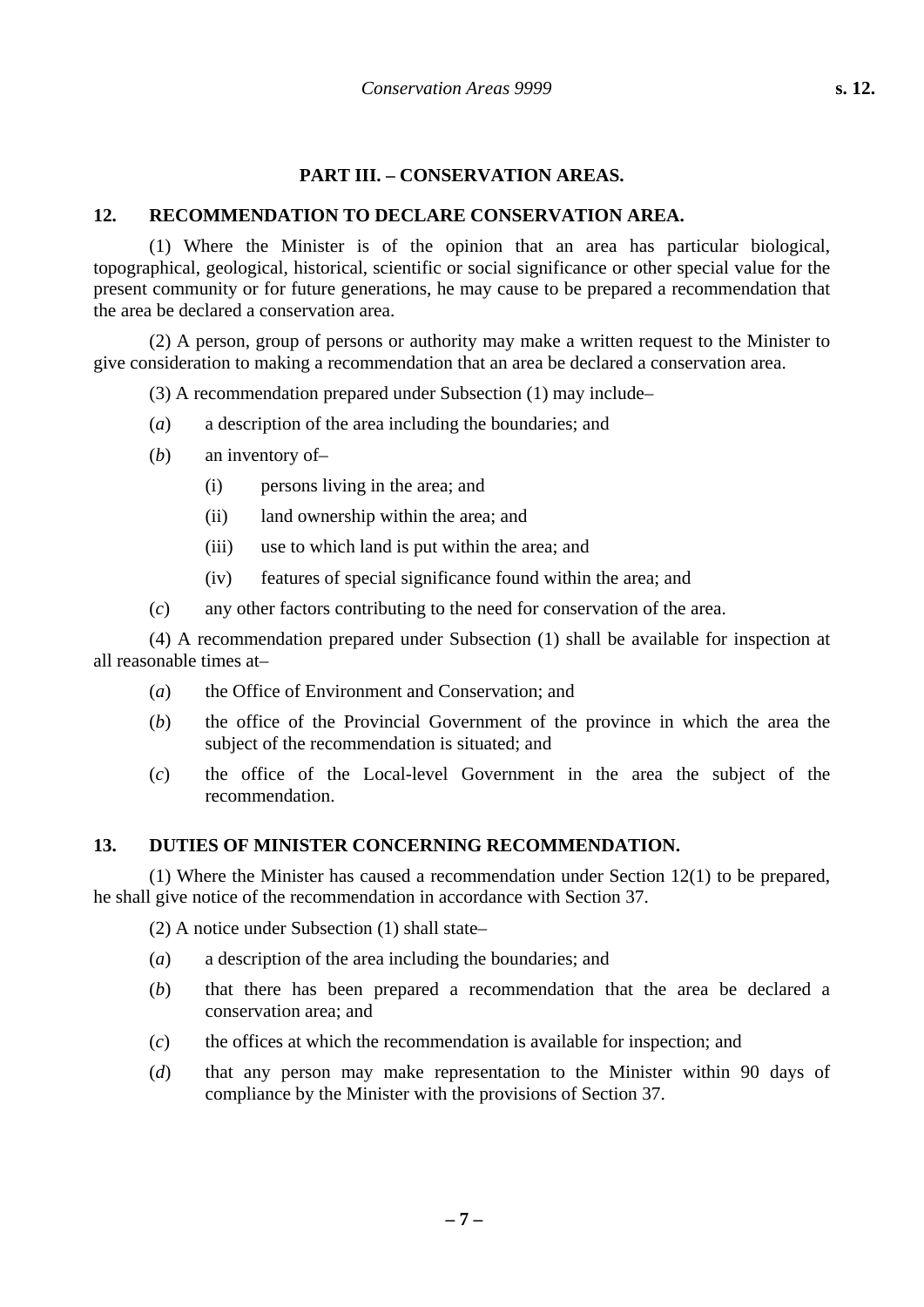## **14. PERSON MAY MAKE REPRESENTATION TO THE MINISTER.**

(1) Where a recommendation has been made under Section 12(1), any person may, within 90 days of compliance by the Minister with the provisions of Section 37, make a written representation to the Minister.

(2) On receipt of a representation under Subsection (1) the Minister may invite the person making the representation–

- (*a*) to provide further information; or
- (*b*) to enter into consultation with him.

# **15. SUBMISSION TO NATIONAL EXECUTIVE COUNCIL.**

(1) Where the Minister has prepared a recommendation under Section 12(1), he shall–

- (*a*) after the expiry of 90 days following compliance by him with the provisions of Section 37; and
- (*b*) after consideration of any representation made to and consultation with him under Section 14

make a submission to the National Executive Council.

(2) A submission made under Subsection (1) shall contain–

- (*a*) a copy of the recommendation made under Section 12(1); and
- (*b*) a summary of any representations made under Section 14(1); and
- (*c*) a final recommendation.

(3) A summary under Subsection (2)(b) shall be made available for public inspection at all reasonable times at the offices specified in Section 12(4).

## **16. DECISION.**

(1) After consideration of a submission under Section 15, the National Executive Council shall–

- (*a*) decide that the area the subject of the submission be declared a conservation area and advise the Head of State accordingly; or
- (*b*) decide that the area the subject of the submission not be declared a conservation area.

(2) Notice of a decision under Subsection (1)(b) shall be given in accordance with Section 37.

# **17. DECLARATION OF CONSERVATION AREA.**

(1) The Head of State, acting on advice given under Section 16(1)(a), may declare an area to be a conservation area.

(2) Notice of a declaration made under Subsection (1) shall be given in accordance with Section 37.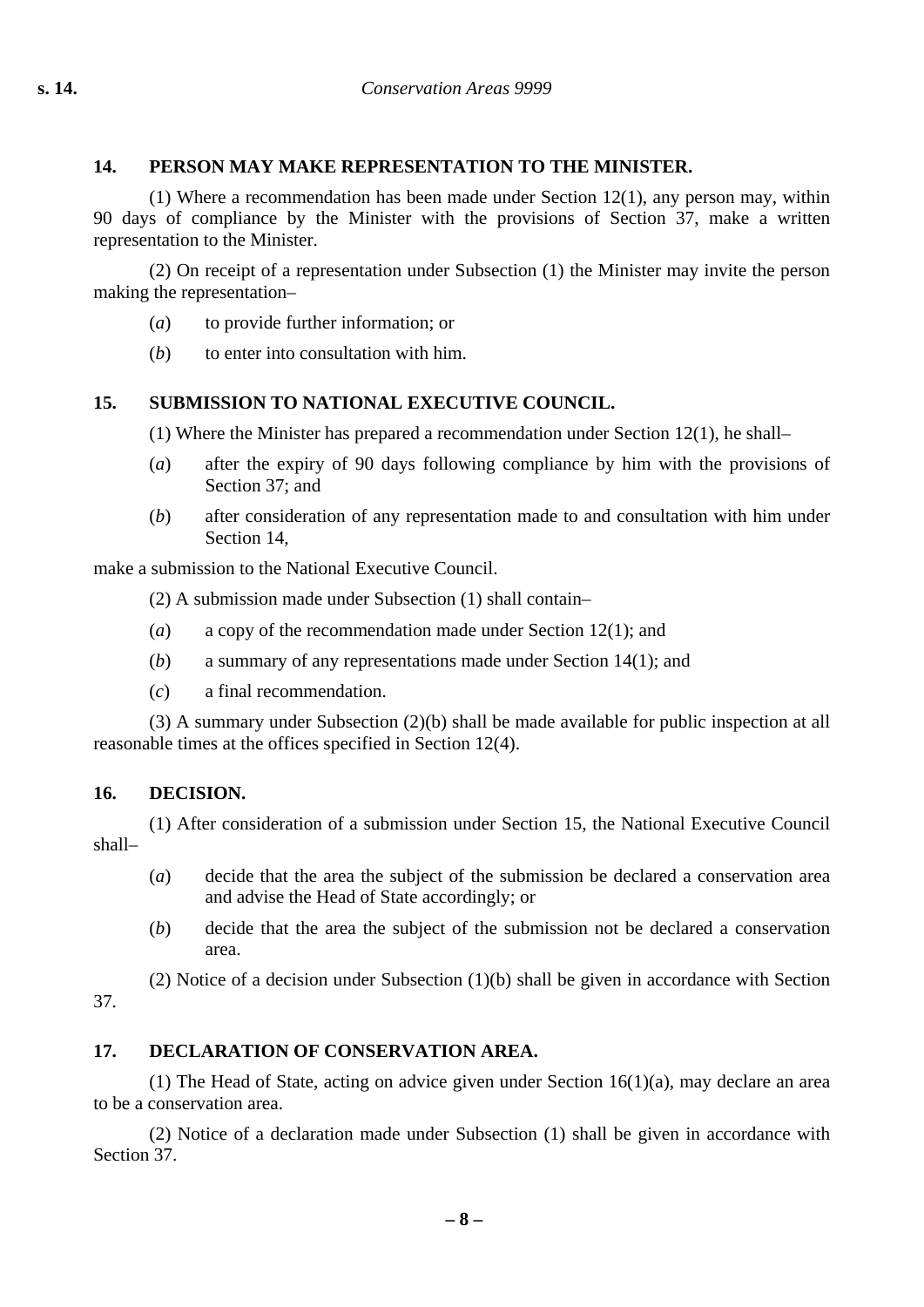## **PART IV. – REGISTER OF CONSERVATION AREAS.**

# **18. ESTABLISHMENT OF REGISTER OF CONSERVATION AREAS.**

The Minister shall open and keep a register to be known as the Register of conservation areas.

## **19. ENTRY IN REGISTER ON DECLARATION.**

Where an area is declared to be a conservation area, the Minister shall immediately register as a conservation area the area the subject of the declaration.

#### **20. EFFECT OF REGISTRATION.**

(1) An entry in the Register is conclusive evidence that an area is a conservation area.

(2) Where it is necessary to prove that an area is or is not a conservation area, the production of the Register, or any extract from it purporting to be certified by the Minister, is admissible and is sufficient proof of such matters.

#### **21. SEARCH.**

A person may at all reasonable times inspect the Register and make a copy of or take an extract from an entry in the Register.

#### **22. MINISTER MAY ISSUE CERTIFICATE.**

The Minister may issue a certificate in the prescribed form certifying that an area described in the certificate has been registered in the Register.

## **23. CERTIFICATE EVIDENCE OF REGISTRATION.**

A certificate issued by the Minister under Section 22 shall be received in all courts of justice as evidence of the particulars contained in it.

#### **24. RECTIFICATION OF REGISTER.**

The Minister–

- (*a*) may, on such evidence as seems to him sufficient; or
- (*b*) shall, on the order of the National Court,

correct errors in the Register and in certificates and copies of entries and supply entries omitted to be made under this Act.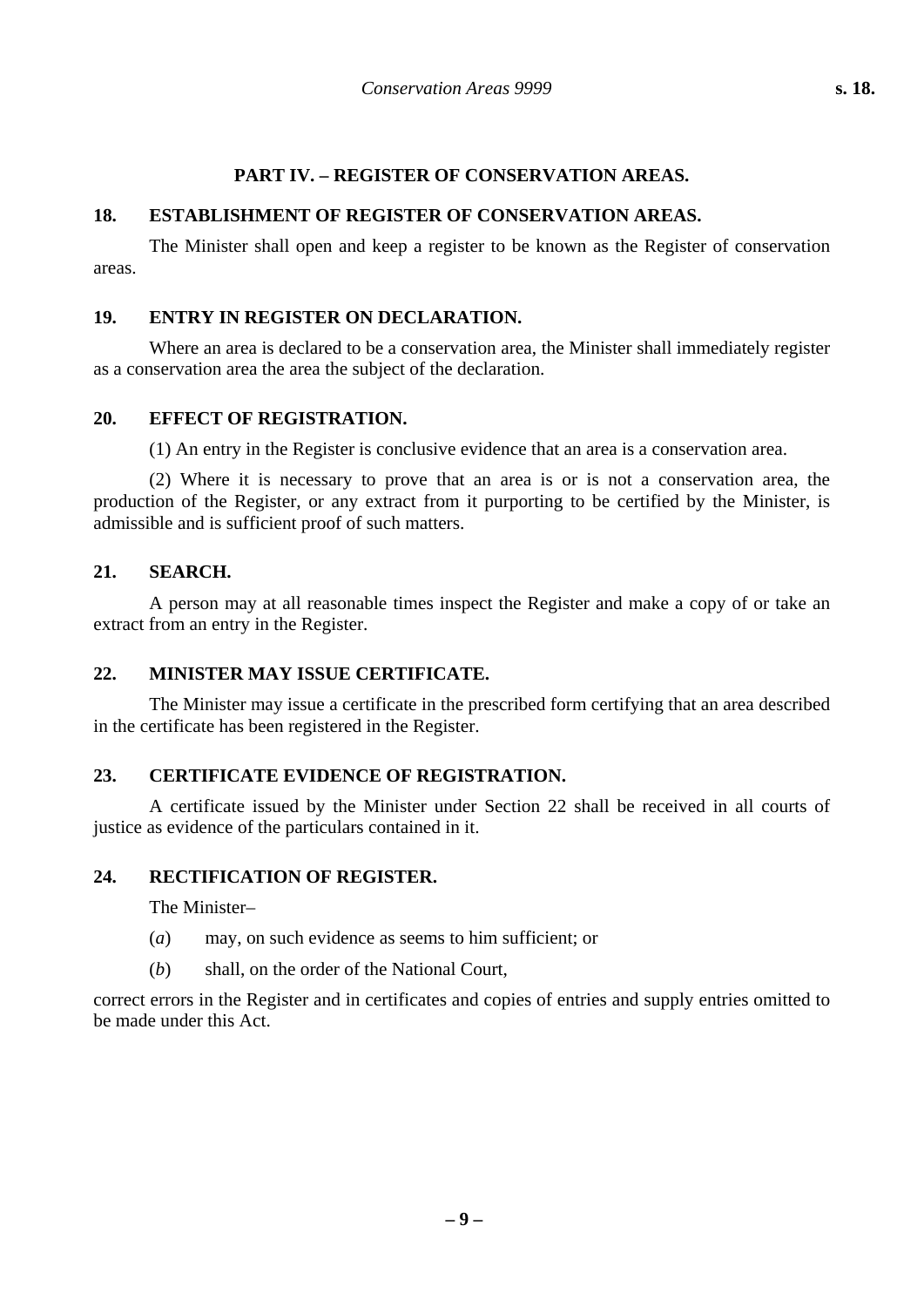# **PART V. – CONSERVATION AREA MANAGEMENT COMMITTEES.**

## **25. CONSERVATION AREA MANAGEMENT COMMITTEES.**

(1) Where an area is declared to be a conservation area, the Minister shall, as soon as is practicable, establish a Conservation Area Management Committee for that conservation area.

(2) A management committee established under Subsection (1) shall consist of not less than three members appointed by the Minister by notice in the National Gazette.

(3) Membership of a management committee shall reflect the interests of–

- (*a*) the owners of the land within the conservation area; and
- (*b*) the Provincial Government, Local-level Government or Local-level Government Authority in the province or areas within which the conservation area is situated.

(4) The Constitution of a management committee shall be as determined by the management committee and approved by the Council.

(5) Where the declaration of a conservation area is revoked, the management committee for that area shall cease to function.

## **26. PROCEDURES OF A MANAGEMENT COMMITTEE.**

(1) A management committee shall meet not less than once in every three months.

(2) Subject to this Act and to any direction given by the Minister, a management committee shall determine its own procedure.

## **27. FUNCTIONS OF A MANAGEMENT COMMITTEE.**

(1) The functions of a management committee in respect of the conservation area for which it is established are–

- (*a*) to manage the conservation area; and
- (*b*) to make recommendations to the Minister on the making of rules applicable within the conservation area; and
- (*c*) to advise the Minister in respect of co-ordination of development within the conservation area; and
- (*d*) to prepare a management plan for the conservation area outlining the manner in which land use will be managed and features of special significance conserved; and
- (*e*) to direct the work of rangers; and
- (*f*) such other functions as are determined by the Minister.

 $(2)^{2}$ <sup>3</sup>A management plan prepared under Subsection (1)(d) shall be subject to approval by the Minister who, in his consideration of such a management plan, shall have regard to physical planning considerations.

<sup>&</sup>lt;sup>2</sup> Section 27(2) amended by the *Physical Planning (Consequential Amendments) Act* 1989 (No. 33 of 1989), s18.<br><sup>3</sup> Section 27(2) amended by the *Physical Planning (Consequential Amendments) Act* 1989 (No. <sup>22</sup> of 1989), s

<sup>3</sup> Section 27(2) amended by the *Physical Planning (Consequential Amendments) Act* 1989 (No. 33 of 1989), s18.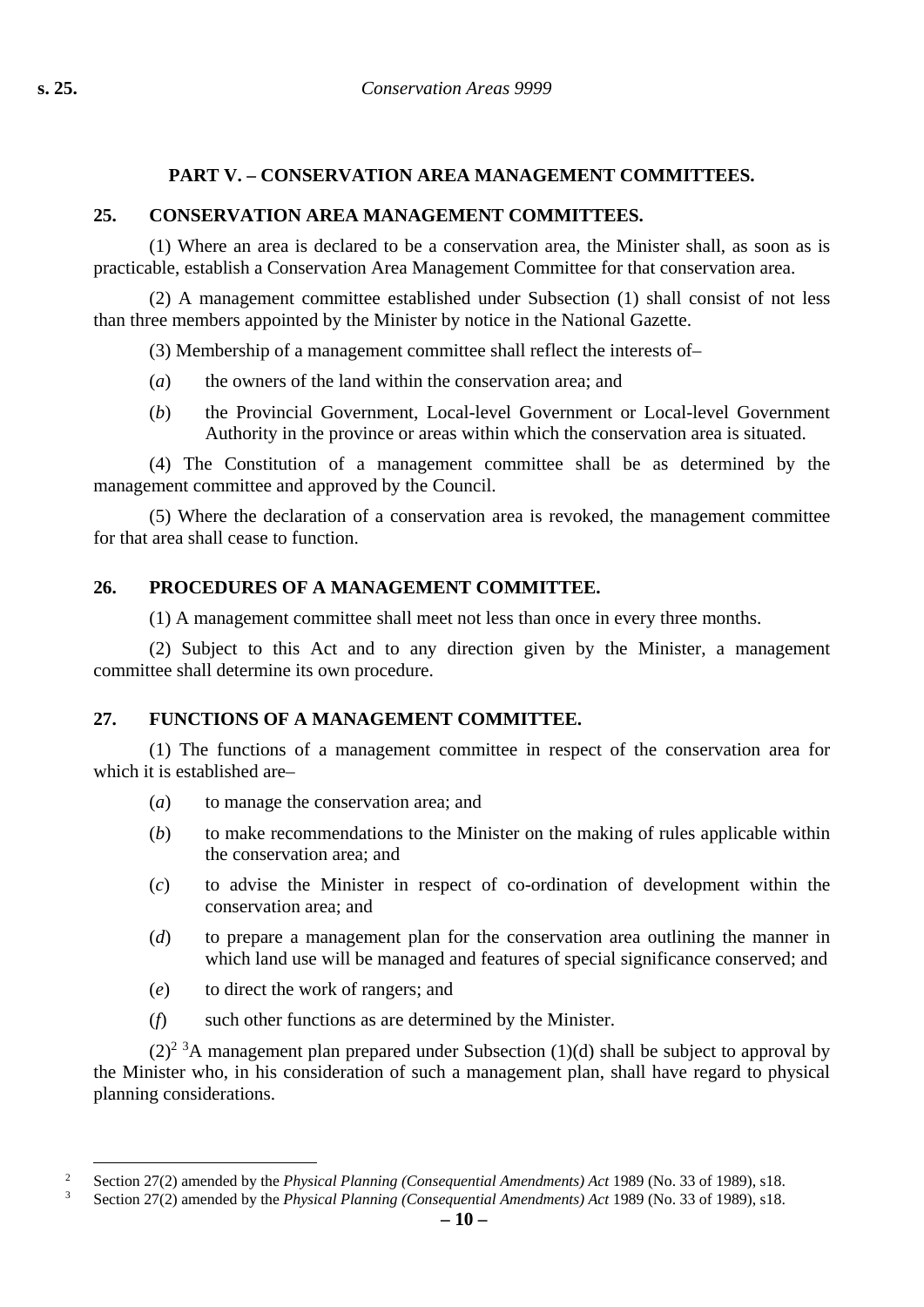## **28. RULES FOR CONSERVATION AREAS.**

(1) Subject to Subsection (2), the Minister may, after consultation with–

- (*a*) the management committee; and
- (*b*) the Council; and
- (*c*) as far as practicable the owners of the land within the conservation area; and
- (*d*) the relevant authority,

make rules for the protection, development, land use activities, management and control of the conservation area.

(2) A person who, without reasonable excuse (proof of which is on him) contravenes or fails to comply with a provision of a rule made under Subsection (1) is guilty of an offence.

Penalty: A fine not exceeding K500.00.

Default penalty: A fine not exceeding K200.00.

## **29. POWERS OF A MANAGEMENT COMMITTEE.**

Subject to this Part, a management committee has power to do all things that are necessary or convenient to be done for or in connection with the performance of its functions.

## **30. ANNUAL REPORTS OF A MANAGEMENT COMMITTEE.**

A management committee shall, as soon as practicable after the end of each year, furnish to the Minister a report on its operations during that year.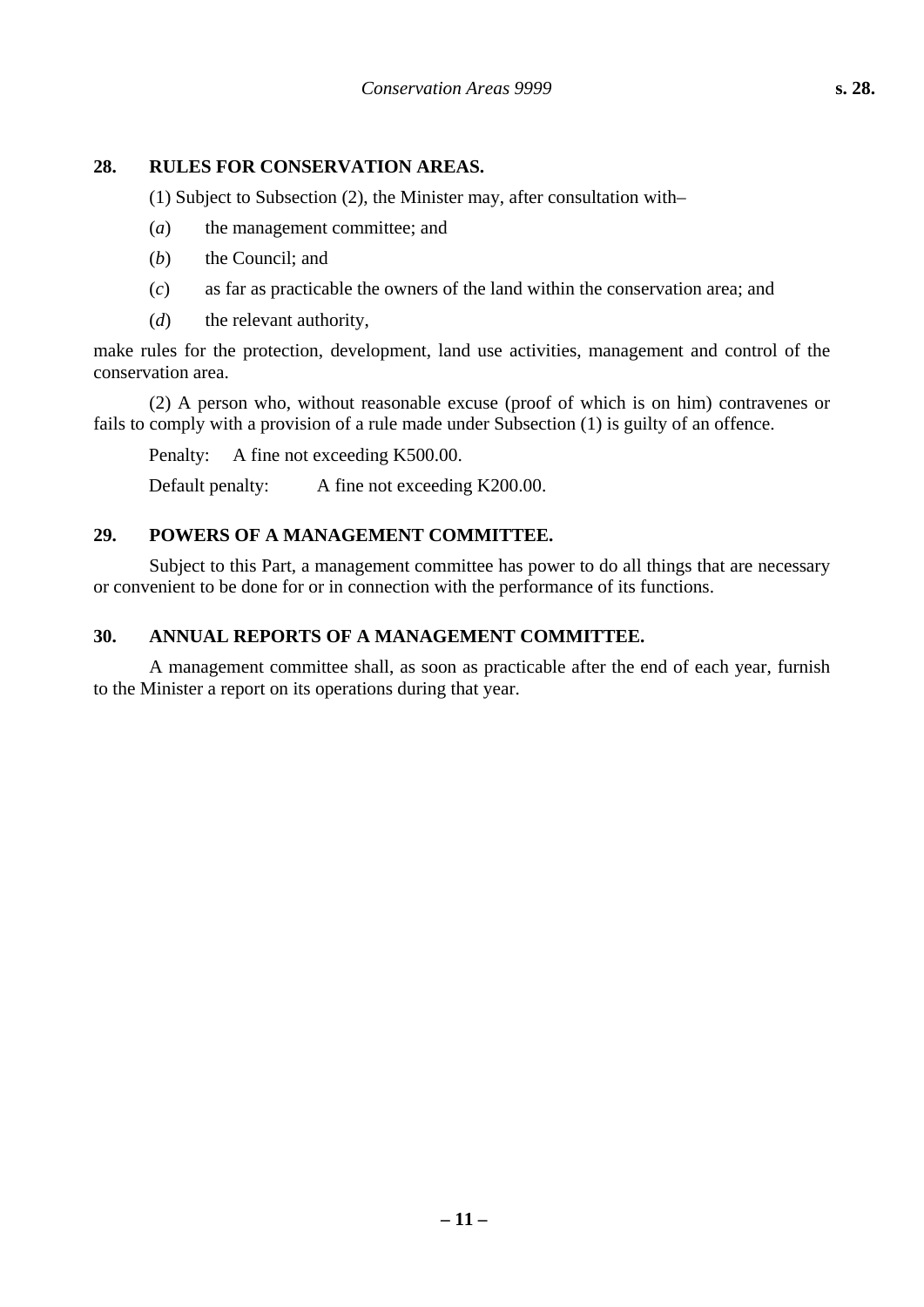## **PART VI. – DEVELOPMENT IN CONSERVATION AREAS.**

#### **31. RESTRICTION ON DEVELOPMENT OR ALTERATION OF EXISTING USE OF LAND.**

(1) An owner or occupier of land in a conservation area shall not develop or alter or permit the development or alteration of the existing use of that land except–

- (*a*) in accordance with the terms of the management plan for that conservation area; or
- (*b*) in accordance with written approval from the Minister.

(2) Where a notice of recommendation under Section 12(1) has been given in respect of an area, an owner or occupier of land within that area shall not develop or alter or permit the development or alteration of the existing use of that land except with the written approval of the Minister, until–

- (*a*) the land has been declared a conservation area, when the provisions of Subsection (1) shall apply; or
- (*b*) notice under Section 16(2) has been given that the land not be declared a conservation area.

## **32. APPLICATION FOR DEVELOPMENT APPROVAL.**

(1) Where, in respect of any land–

- (*a*) in a conservation area; or
- (*b*) in an area in respect of which a notice of recommendation has been given under Section 12(1),

any development or alteration of the existing use of that land is proposed (other than in accordance with the terms of the management plan)–

- (*c*) the owner of the land; or
- (*d*) the proponent, with the consent of the owner of the land; or
- (*e*) where the proponent is the State and the proposed use is a public purpose, the proponent,

shall make application to the Minister for approval to develop, or alter or permit the development or alteration of the existing use of the land.

(2) An application under Subsection (1) shall be in the prescribed form and shall be accompanied by–

- (*a*) plans and specification of the proposed development or alteration, where relevant; and
- (*b*) particulars of any adverse change–
	- (i) in the environment of the conservation area; or
	- (ii) in the area in respect of which a notice of recommendation under Section 12(1) has been given,

likely to arise out of the proposed development or alteration.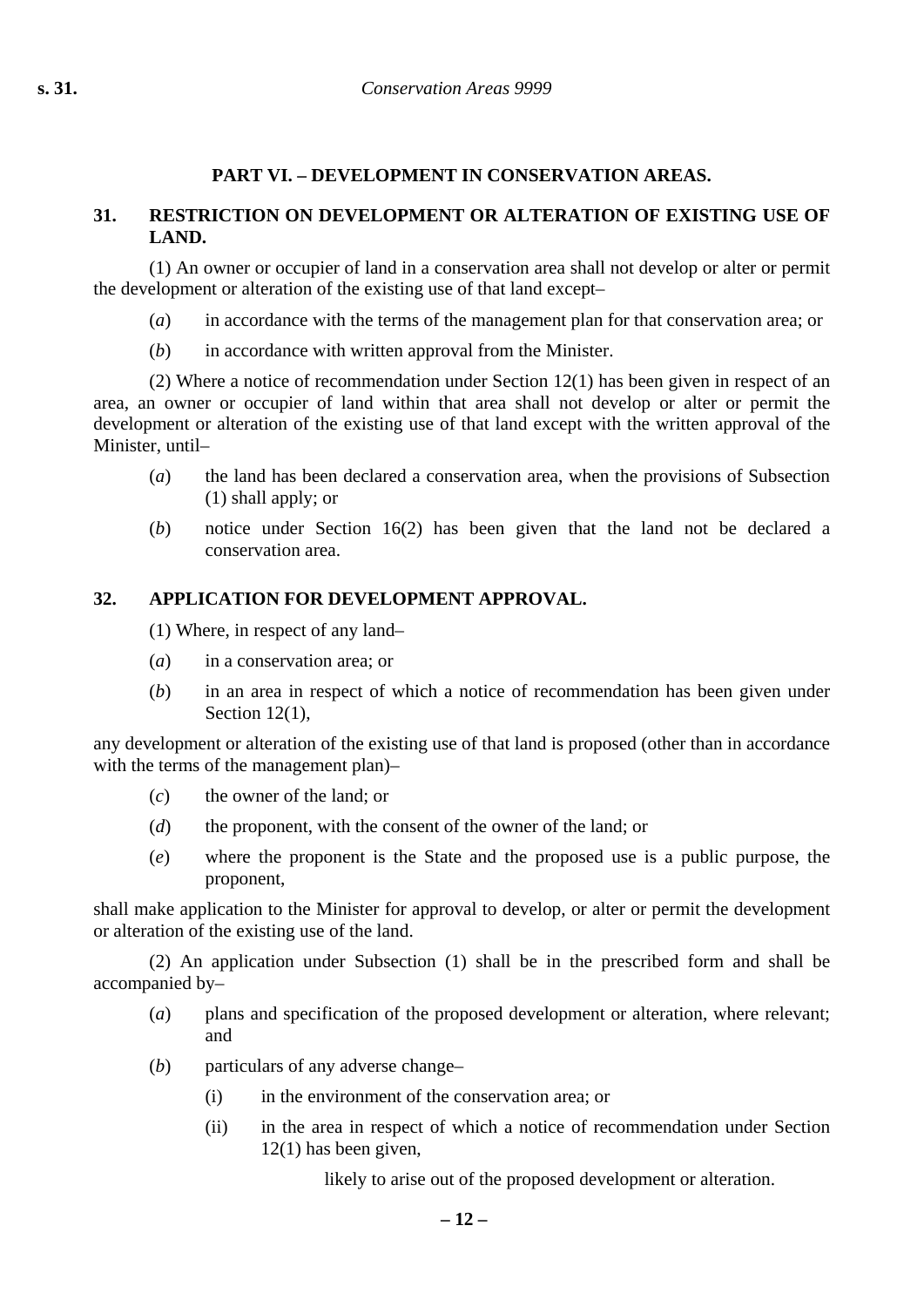(3) The Minister may require an applicant to lodge such other plans and specification and provide such further information as the Minister considers necessary or relevant to enable him adequately to assess the application.

## **33. DUTIES OF MINISTER ON RECEIPT OF APPLICATION FOR DEVELOPMENT APPROVAL.**

Where the Minister has received an application under Section 32(1) together with any additional material required by him under Section 32(3), he–

- (*a*) shall, where the application relates to a conservation area, refer a copy of the application, together with the additional material, to the management committee for that conservation area and seek its opinion; and
- (*b*) may refer a copy of the application, or of any part of it to–
	- (i) the Council; and
	- (ii) such other authority, body or person (if any) as he thinks fit,

and seek its or their opinion; and

- (*c*) shall, where the applicant is the State under Section 32(1)(e), refer a copy of the application or any part of it to the owner of the land and to any person likely to be injuriously affected; and
- (*d*) may require a notice to the effect that application has been made to be advertised in such other manner as he considers appropriate.

# **34. APPROVAL MAY BE GRANTED.**

(1) The Minister may, after considering–

- (*a*) the application together with all material lodged under Section 32; and
- (*b*) the opinion of the management committee to which reference was made under Section  $33(1)(a)$ ; and
- (*c*) any opinion or opinions sought under Section 33(1)(b); and
- (*d*) the impact or likely impact of the proposed development or alteration on the environment of the conservation area or of the area in respect of which a notice of recommendation under Section 12(1) has been given; and
- $(e)^4$ any physical planning considerations,

approve the application, or approve the application subject to conditions, or refuse to approve the application.

(2) Where the Minister approves an application or approves an application subject to conditions, he shall grant to the applicant written approval in the prescribed form.

(3) Where the Minister refuses to approve an application, he shall notify the applicant in writing setting out the grounds for refusing the application.

 <sup>4</sup> Section 34(1)(e) added by the *Physical Planning (Consequential Amendments) Act* 1989 (No. 33 of 1989), s19.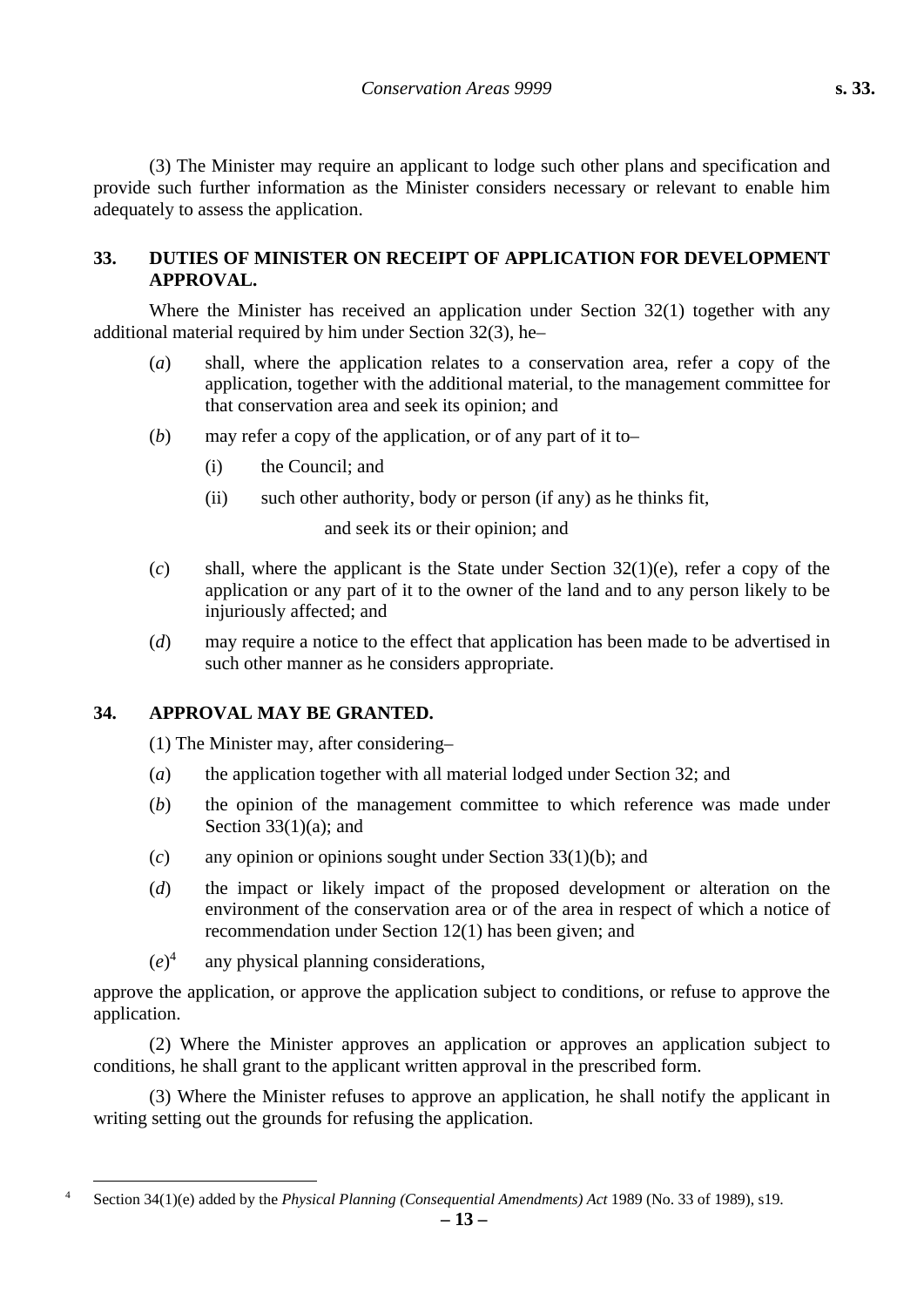#### **35. OFFENCES.**

(1) A person who develops or alters or permits the development or alteration of the existing use of land in a conservation area except–

(*a*) in accordance with the terms of the management plan for that conservation area; or

(*b*) in accordance with written approval from the Minister under Section 34(1),

is guilty of an offence.

Penalty: A fine not exceeding K40,000.00.

Default penalty: A fine not exceeding K4,000.00.

(2) A person who develops or alters or permits the development or alteration of the existing use of land in an area in respect of which a notice of recommendation has been given under Section 12(1), except in accordance with written approval from the Minister under Section 34(1), is guilty of an offence.

Penalty: A fine not exceeding K40,000.00.

Default penalty: A fine not exceeding K4,000.00.

(3) It shall not be a defence to an action for an offence under this section that the development or alteration to the existing use of land did not adversely affect the environment.

## **36. MINISTER MAY ORDER RESTORATION.**

(1) Where he considers it necessary for the preservation of the environment of a conservation area or an area in respect of which a notice of recommendation under Section 12(1) has been given, the Minister may direct a person who has been convicted of an offence against Section 35 to restore any land to which the offence relates to the state that it was in before the commission of the offence.

(2) If a person to whom a direction is given under this section fails to comply with that direction within the time limit specified in the direction, or where there is no time limit specified, within a reasonable time, the Minister may enter on the land with whatever assistance is reasonably necessary and carry out the work required to give effect to the direction.

(3) Any costs and expenses incurred by the Minister exercising his powers under Subsection (2) shall be a debt due and payable to the State by the person to whom the direction was given.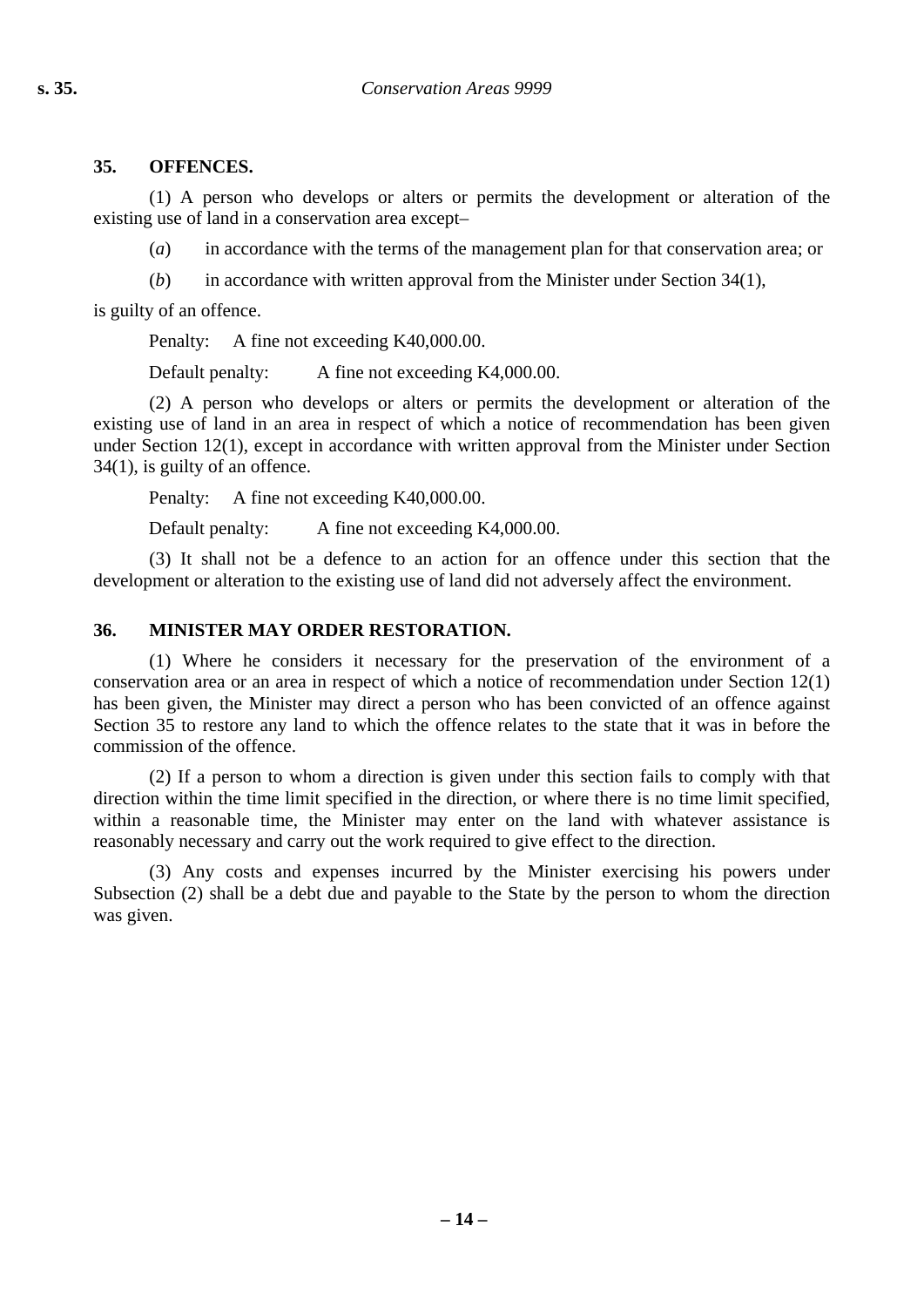#### **PART VII. – MISCELLANEOUS.**

#### **37. NOTICE.**

Where–

- (*a*) the Minister has prepared a recommendation under Section 12(1); or
- (*b*) the National Executive Council has made a decision under Section 16(1)(b); or
- (*c*) the Head of State, acting on advice, has made a declaration under Section 17(1),

the Minister shall cause a notice of the recommendation or a copy of the declaration to be published–

- (*d*) in the National Gazette; and
- (*e*) at the office of the Local-level Government in whose area the area the subject of the recommendation or decision or declaration is situated; and
- (*f*) by a radio broadcasting service which specifically serves the area the subject of the recommendation or declaration; and
- (*g*) at the office of the Provincial Government of the province in which the area the subject of the recommendation or decision or declaration is situated; and
- (*h*) in such other places and in such other manner as he considers appropriate.

#### **38. APPOINTMENT OF RANGERS.**

The Minister may, after consultation with the management committee for a conservation area appoint by written notice, a person to be a ranger for that conservation area for the purposes of ensuring compliance with this Act.

#### **39. POWERS OF RANGER.**

A ranger may at all reasonable times enter and inspect any land in the conservation area.

#### **40. OBSTRUCTION OF RANGER.**

A person who–

- (*a*) hinders or obstructs a ranger; or
- (*b*) refuses or fails to comply with any reasonable request of a ranger,

in the exercise of his powers or functions under this Act is guilty of an offence.

Penalty: A fine not exceeding K50.00.

#### **41. GENERAL PENALTY.**

A person who fails to comply with a provision of this Act is guilty of an offence, and where no specific penalty is provided is liable to a fine not exceeding K500.00.